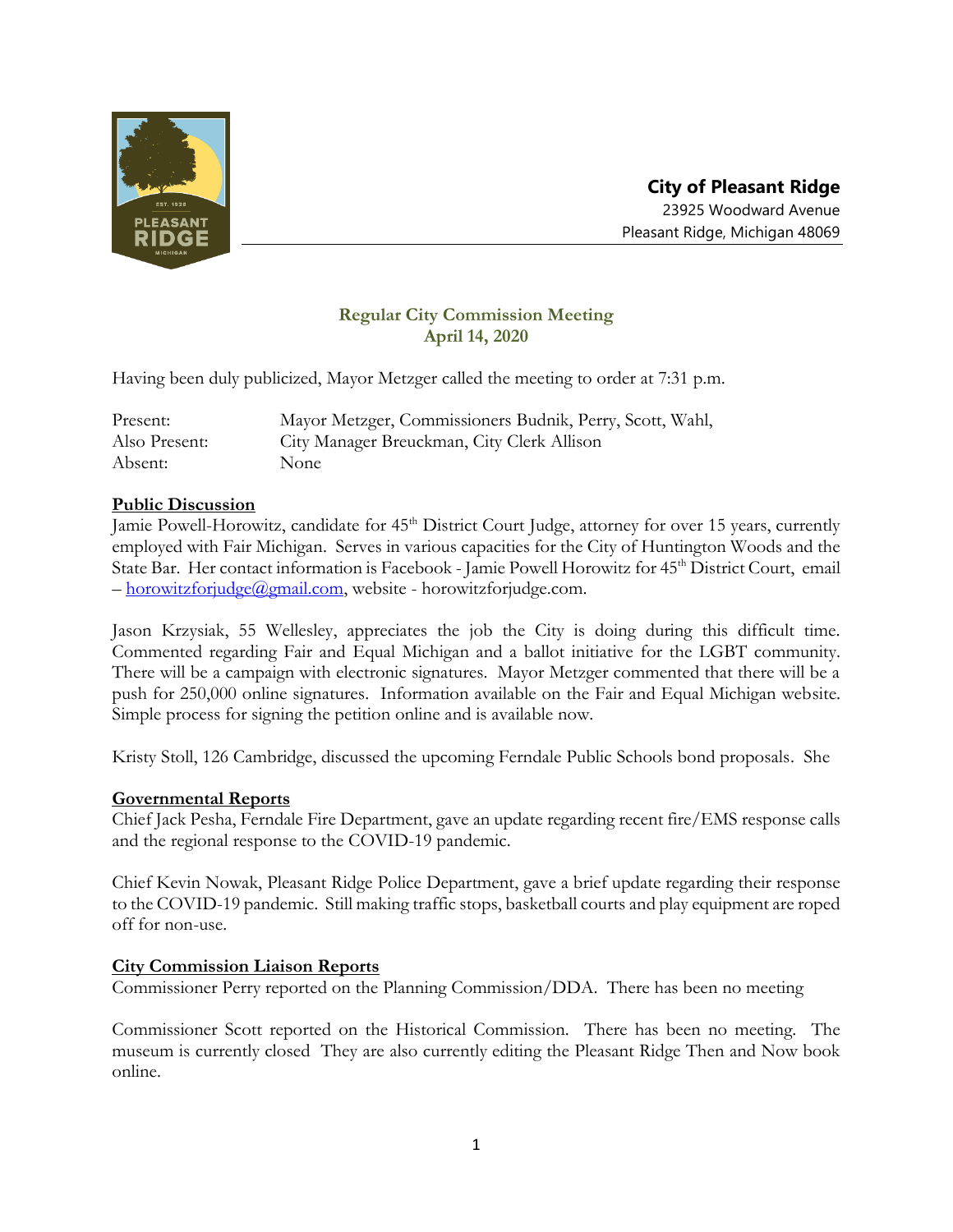Commissioner Wahl reported on the Recreation Commission. There has been no meeting. Safety Day will be moved to the fall. The Citywide Garage sale has been rescheduled to August. Email Shawnie Stamper if you are in need of grocery shopping or pet walking. She is working to connect people in need with people that can help. Email  $ss@cityofpr.org$ .

Commissioner Budnik reported on Ferndale Public Schools. There has been no meeting. Prior to closing, the School District held voter registration drive and registered 42 students. School of choice will be open to Oakland County only, enrollment dates will vary.

## **Consent Agenda**

#### **20-3460**

Motion by Commissioner Perry second by Commissioner Scott, to approve the consent agenda as presented.

Adopted: Yeas: Commissioners Perry, Scott, Budnik, Wahl, Mayor Metzger Nays: None

## **Woodward Avenue TAP Grant Application**

#### **20-3461**

Motion by Commissioner Perry, second by Commissioner Wahl, that the City of Pleasant Ridge accept the Transportation Alternatives Program (TAP) grant from SEMCOG in the amount of \$402,322.00, to install two-way cycle track along Main Street and Woodward Avenue from 10 Mile Road to Sylvan Avenue; and further authorize City Staff to work with the City's design consultants on construction plans for the project.

## **City Manager's Report**

Breuckman thanked Chief Nowak and Pesha for the work they have been doing during the pandemic. Staff does not know how long the closures will last and what will happen in the upcoming months as far as reopening and what that will look like. Loose brush will not be collected until the shelter in place is lifted. Landscapers are not allowed to work currently. Brush can be held until collected or can be bundled and place with the trash. Most City events have been cancelled or postponed. The decision regarding the community pool opening and if the Summer Camp will be opened will be made in the near future.

#### **Other Business**

Wahl indicated that the Foundation auction has been rescheduled to October 3rd. The Foundation has been purchasing gift certificates to auction off at this year's auction to help local businesses. A website has been established Neighborsthatcare.com to deliver meals to first responders. The website is a resource and is also accepting donations.

Shawnie Stamper, PR Recreation Facebook page has been posting virtual recreation activities.

Metzger discussed this year's federal census and updated response percentage for the City.

With no further business or discussion, Mayor Metzger adjourned the meeting at 8:54 p.m.